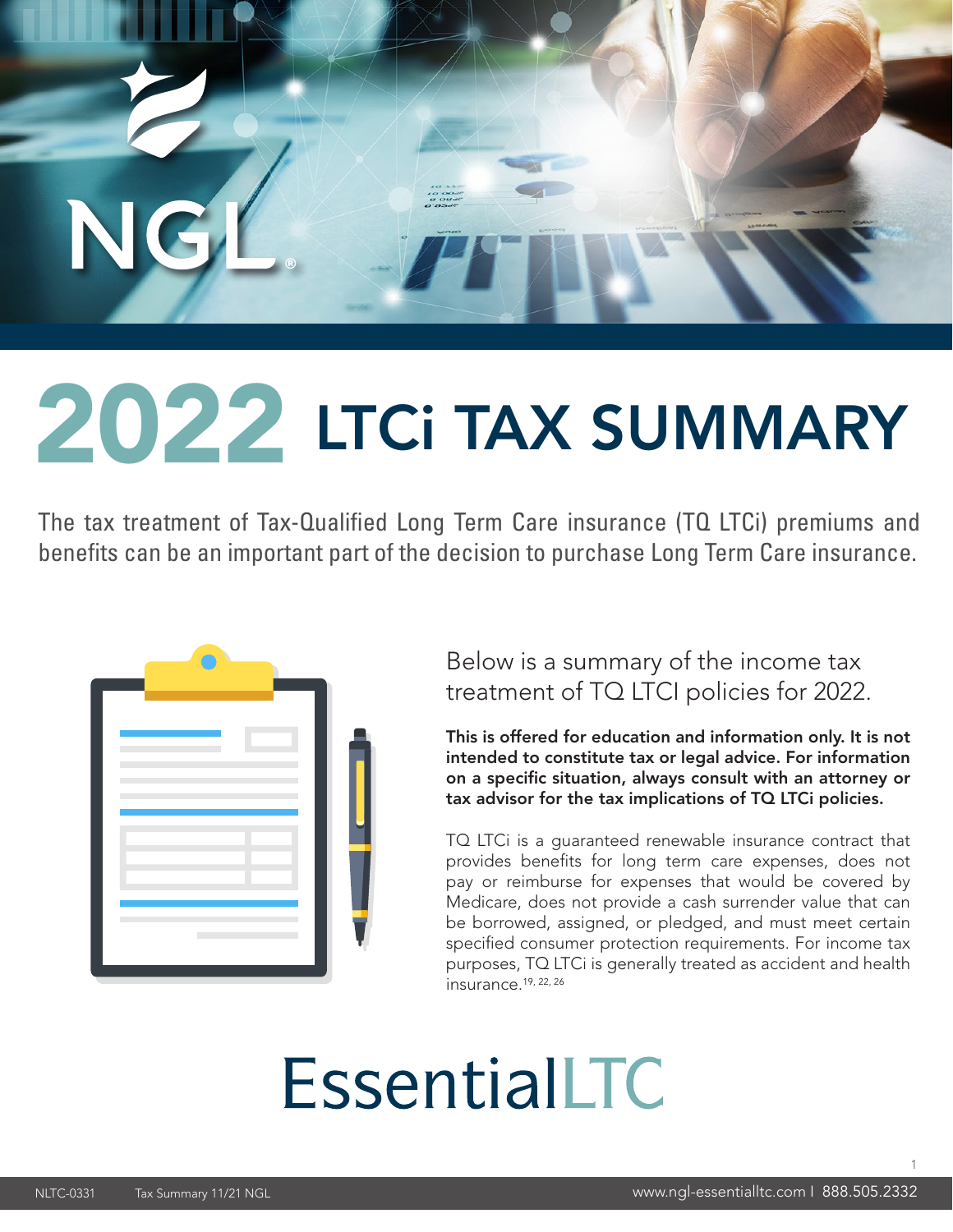### Individual Taxpayer



– Premium is not deductible

#### Individual Who Itemizes Deductions (Schedule A)

- Premium is deductible as a medical expense, if medical expenses (including Eligible Long Term Care Premiums) exceed 7.5% of adjusted gross income (AGI)8, 11
- Limited to the lesser of the actual premium paid or Eligible Long Term Care Premiums in **Table 1**9, 10

### Eligible Long Term Care Premiums<sup>9, 10, 30</sup>

**TABLE 1**

| $\blacktriangledown$ |   |
|----------------------|---|
| $\blacktriangledown$ |   |
| $\blacktriangledown$ | ۰ |
| $\blacktriangledown$ |   |
|                      |   |

| Attained age before the close of the taxable year 2022: | The limitation is: |  |
|---------------------------------------------------------|--------------------|--|
| Age 40 or less                                          | \$450              |  |
| Age 41-50                                               | \$850              |  |
| Age 51-60                                               | \$1,690            |  |
| Age 61-70                                               | \$4,510            |  |
| Age 71 and older                                        | \$5,640            |  |
|                                                         |                    |  |

### C-Corporation Owners & Employees

(including Limited Liability Company (LLC) and Professional Corporation (PC) taxed as a C-Corporation)



#### Employer-provided LTCi is treated as an accident and health plan<sup>19</sup>

- Employer-paid premiums deductible by employer subject to reasonable compensation rules<sup>6, 21</sup>
- Not limited to Eligible Long Term Care Premiums in **Table 1**19, 21
- Employer-paid premium is not included in employee's income3, 21
- $-$  Employer may also pay premium for spouses, retirees, and eligible tax dependents<sup>27,28</sup>

 $\overline{2}$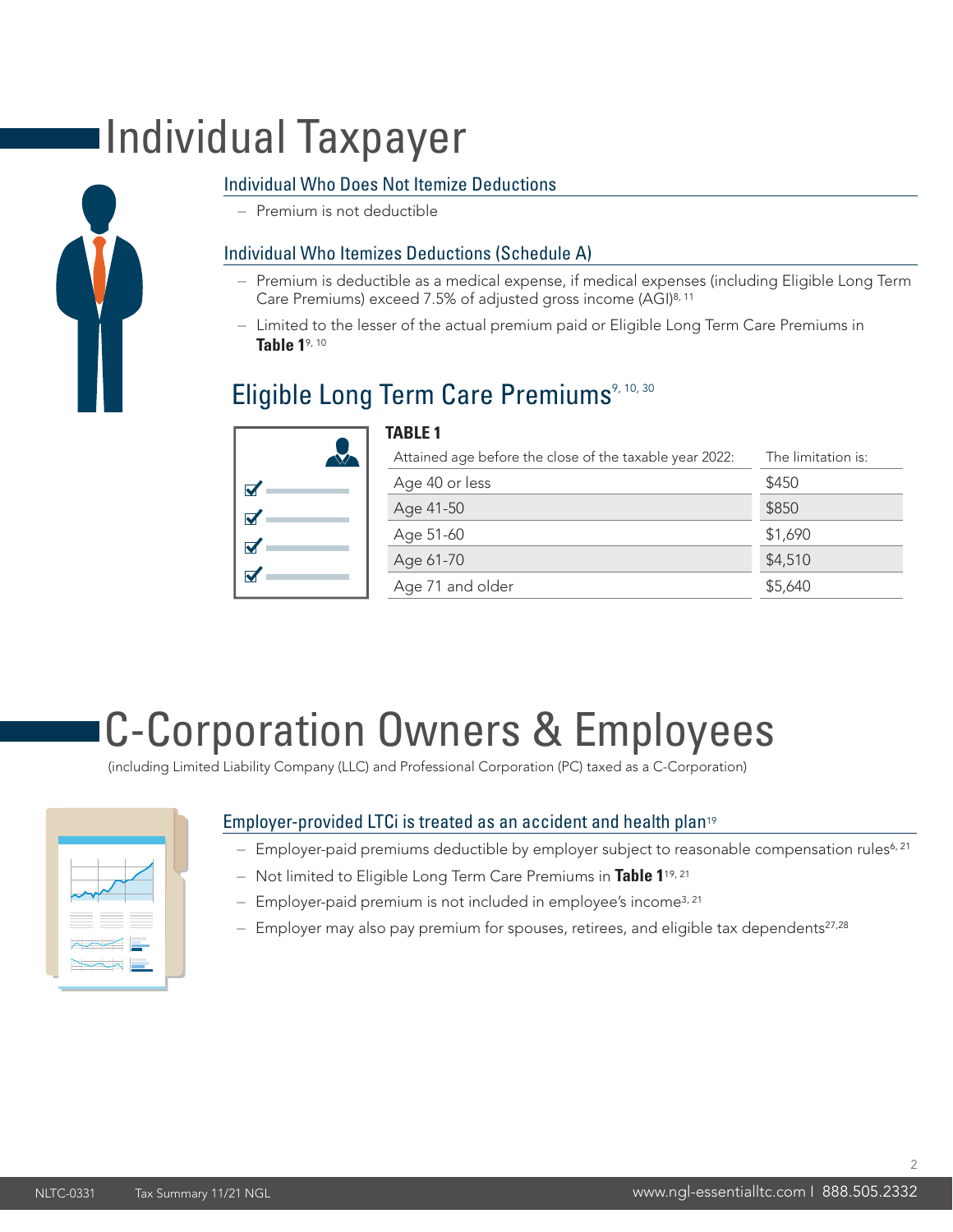### Self-Employed Taxpayer

Sole Proprietor, Partner in a Partnership (or LLC taxed as Partnership), 2% plus Shareholder of S-Corp (or LLC or PC taxed as S-Corp)



#### Tax Treatment of Premium for Self-Employed Taxpayer

- Is eligible for the Self-Employed Health Insurance Deduction,<sup>7</sup> which is taken on the appropriate schedule on IRS Form 1040
	- Deduction is limited to the lesser of actual premium paid or Eligible Long Term Care Premiums in **Table 1**9, 10

#### IRS Publication 535

Details on the Self-Employed Health Insurance Deduction (pages 20-24) irs.gov/pub/irs-pdf/p535.pdf

#### Tax Treatment if S-Corp, LLC, or Partnership Pays Premium

- $-$  Employer-paid premium for owners & their spouses deductible by employer<sup>6, 16</sup>
	- Deducted premium is included in gross income of owners, partners, their spouses, and eligible tax dependents<sup>1, 14</sup>
- Employer-paid premium for non-owner employees, their spouses, and retirees follow the same rules as a C-Corporation

### Tax Treatment of LTCi Benefits



#### Benefits Paid for Qualified Long Term Care Expenses

- TQ LTCi reimbursement benefits for qualified long term care expenses are not included as income2, 20
	- LTCi benefits paid on a reimbursement basis are payments based on actual charges of eligible long term care expenses incurred, up to the daily or monthly benefit maximum selected under the TQ LTCi policy.

#### Refund of Premium Benefits

- Available only upon total surrender or death of insured (second to die if joint policy\*)<sup>24</sup>
- $-$  May not be borrowed, assigned, or pledged<sup>23</sup>
- Included in gross income to the extent that any deduction or exclusion was allowed with respect to the premiums paid<sup>24</sup>

\* In NJ second insured referred to as "Additional Insured" - no references should be made to "joint" coverage.

3